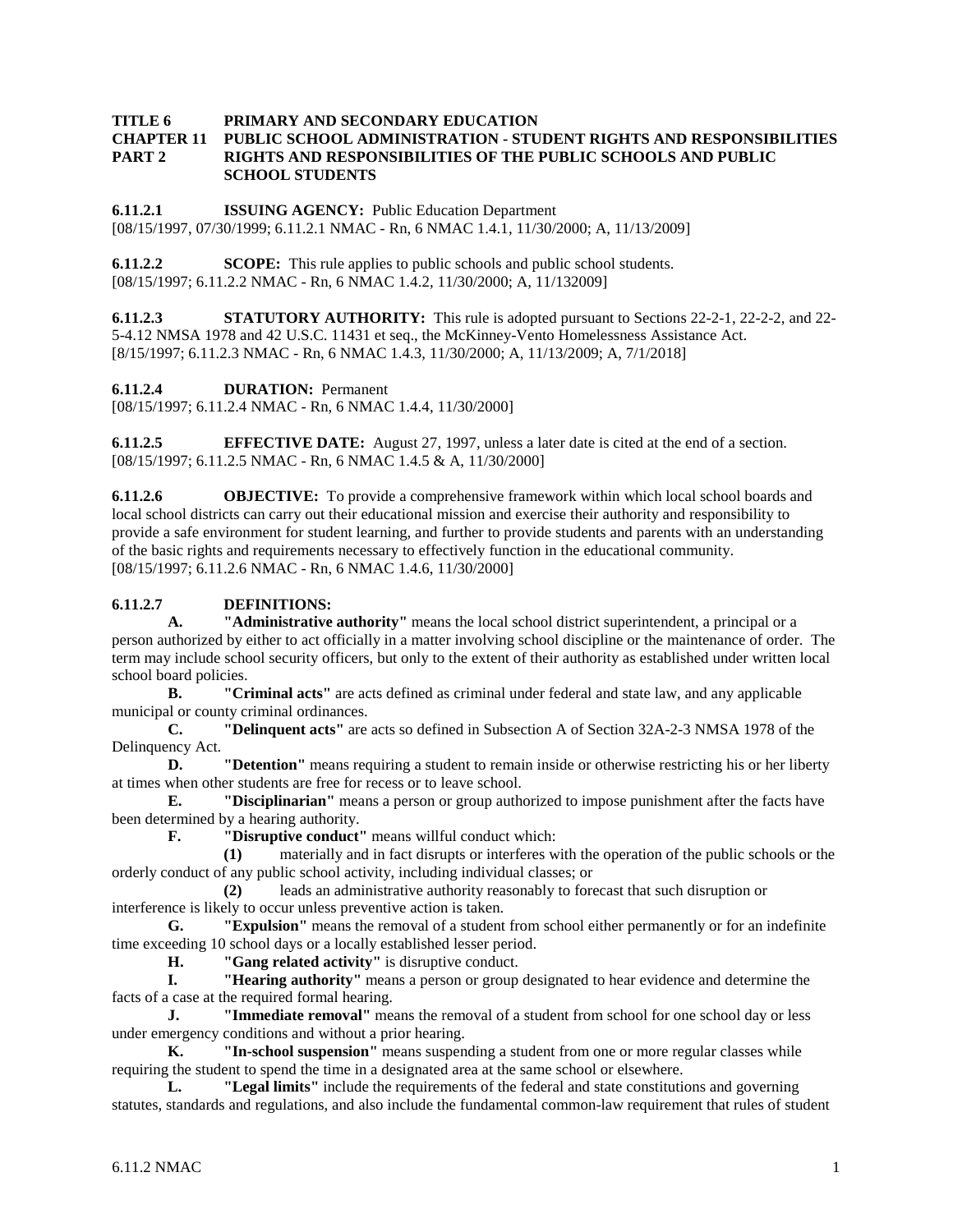conduct be reasonable exercises of the schools' authority in pursuance of legitimate educational and related functions. There are special limitations arising from constitutional guarantees of protected free speech and expression which must be balanced against the schools need to foster an educational atmosphere free from undue disruptions to appropriate discipline.

**M. "Long-term suspension"** means the removal of a student from school for a specified time exceeding either 10 school days or any lesser period a local school board may set as a limit on temporary suspension.

**N. "Mechanical restraint"** means the use of any device or material attached or adjacent to the student's body that restricts freedom of movement or normal access to any portion of the student's body and that the student cannot easily remove, but "mechanical restraint" does not include mechanical supports or protective devices**.**

**O. "Parent"** means the natural parent, a guardian or other person or entity having custody and control of a student who is subject to the Compulsory School Attendance Law, Section 22-12-1 et seq. NMSA 1978, or the student if the student is not subject to compulsory attendance.

**P. "Physical restraint"** means the use of physical force without the use of any device or material that restricts the free movement of all or a portion of a student's body, but "physical restraint" does not include physical escort.

**Q. "Public school"** means the campus of and any building, facility, vehicle or other item of property owned, operated, controlled by or in the possession of a local school district. For purposes of student discipline, the term also includes any non-school premises being used for school-sponsored activities.<br> **R.** "Refusel to connerate with school personnel" means a student's wi

**R. "Refusal to cooperate with school personnel"** means a student's willful refusal to obey the lawful instructions or orders of school personnel whose responsibilities include supervision of students.

**S. "Refusal to identify self"** means a person's willful refusal, upon request from school personnel known or identified as such to the person, to identify himself or herself accurately.

**T. "Restraint"** when not otherwise modified means mechanical or physical restraint.

**U. "Review authority"** is a person or group authorized by the local board to review a disciplinarian's final decision to impose a long-term suspension or expulsion.

**V. "Seclusion"** means the involuntary confinement of a student alone in a room from which egress is prevented. "Seclusion" does not mean the use of a voluntary behavior management technique, including a timeout location, as part of a student's education plan, individual safety plan, behavioral plan or individualized education program that involves the student's separation from a larger group for purposes of calming.

**W. "Sexual harassment"**, regarding students, means unwelcome or unwanted conduct of a sexual nature (verbal, non-verbal or physical) when:

**(1)** submission to such conduct is made either explicitly or implicitly a term or condition of the advancement of a student in school programs or activities;

**(2)** submission to or rejection of such conduct by a student is used as the basis for decisions/opportunities affecting the student;

**(3)** such conduct substantially interferes with a student's learning or creates an intimidating, hostile or offensive learning environment.

**X. "School personnel"** means all members of the staff, faculty and administration employed by the local school board. The term includes school security officers, school bus drivers and their aides, and also authorized agents of the schools, such as volunteers or chaperons, whose responsibilities include supervision of students.

**Y. "Student"** means a person who is enrolled in one or more classes at a public school or a person who was a student during the previous school year and is participating in a school sponsored activity connected with his or her prior status as a student.

**Z. "Student experiencing homelessness"** means children and youth as defined by Section 725(2) of the federal McKinney-Vento Act.

**AA. "Temporary suspension"** means the removal of a student from school for a specified period of 10 school days or less after a rudimentary hearing.

**BB. "Weapon"** as set forth in Section 22-5-4.7 NMSA 1978 means:

**(1)** any firearm that is designed to, may readily be converted to or will expel a projectile by the action of an explosion; and

**(2)** any destructive device that is an explosive or incendiary device, bomb, grenade, rocket having a propellant charge of more than four ounces, missile having an explosive or incendiary charge of more than one-quarter-ounce, mine or similar device.

[8/15/1997; 6.11.2.7 NMAC - Rn, 6 NMAC 1.4.7, 11/30/2000; A, 7/1/2018]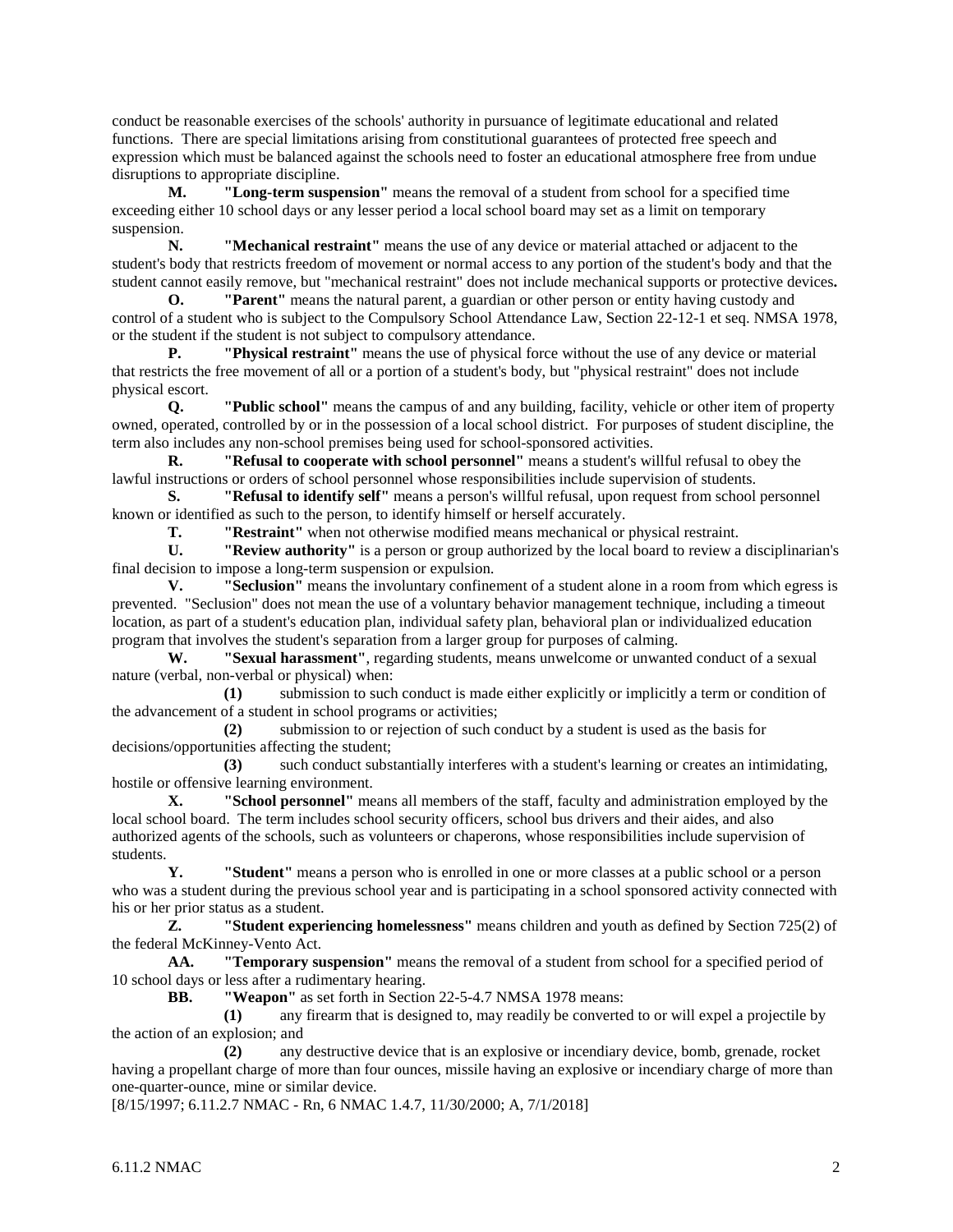### **6.11.2.8 GENERAL PROVISIONS:**

**A.** Jurisdiction over students. All officials, employees and authorized agents of the public schools whose responsibilities include supervision of students shall have comprehensive authority within constitutional bounds to maintain order and discipline in school. In exercising this authority, such officials, employees and authorized agents of the public schools may exercise such powers of control, supervision, and correction over students as may be reasonably necessary to enable them to properly perform their duties and accomplish the purposes of education. This authority applies whenever students are lawfully subject to the schools' control, regardless of place. During such periods, public school authorities shall have the right to supervise and control the conduct of students, and students shall have the duty to submit to the schools' authority. The foregoing is intended to reflect the common law regarding the rights, duties and liabilities of public school authorities in supervising, controlling and disciplining students. Nothing herein shall be construed as enlarging the liability of public school authorities beyond that imposed by statute, common law or public education department rule.

**B.** School authority over non-students. In furtherance of the state's compelling interest in the orderly operation of the public schools and school activities, school officials have the following forms of authority over nonstudents whose actions adversely affect school operations or activities.

**(1)** On school property: Local school boards may prohibit entry to and provide for the removal from any public school building or grounds of any person who refuses to identify him/herself and state a lawful purpose for entering. Any person who refuses may be removed by school authorities, who may use reasonable physical force to accomplish the removal. Alternately, a person who refuses and who then refuses a lawful request to leave school premises may be subject to arrest by law officers for criminal offenses including but not limited to criminal trespass, interference with the educational process or disorderly conduct. A person who does identify him/herself and states a lawful purpose may nevertheless be subject to removal by school officials for engaging in activities prohibited by this rule. The person may also be subject to arrest by law officers if (s)he is committing any crime.

**(2)** Off school property: Public school authorities have indirect and limited authority over the activities of non-students off school property. To the extent that non-students' conduct at or near schools or school-sponsored activities may constitute a criminal offense, including the crimes of interference with the educational process, disorderly conduct or criminal trespass (after refusing a lawful request to leave), school authorities may request law enforcement agencies to arrest the offenders.

**C.** Statement of policy. A primary responsibility of the New Mexico public schools and their professional staffs shall be to instill in students an appreciation of our representative form of government, the rights and responsibilities of the individual or group and the legal processes whereby necessary changes are effected.

**(1)** The school is a community and the rules and regulations of a school are the laws of that community. All persons enjoying the rights of citizenship are subject to the laws of their community. Each carries with it a corresponding obligation.

**(2)** The right to attend public school is not absolute. It is conditioned on each student's acceptance of the obligation to abide by the lawful rules of the school community until and unless the rules are changed through lawful processes.

**(3)** Teachers, administrators and other school employees also have rights and duties. Teachers are required by law to maintain a suitable environment for teaming in their classes and to assist in maintaining school order and discipline. Administrators are responsible for maintaining and facilitating the educational program by ensuring an orderly, safe environment in the public schools. In discharging their duties, all school employees have the right to be free from intimidation or abuse and to have their lawful requests and instructions followed.

**(4)** Nothing in this rule shall be held to affect the due process rights of school employees or their use of any local school district grievance procedure. This rule does not address employment disputes.

**D.** Local school board authority: Local school boards have both the authority and the responsibility to ensure that suitable rules of student conduct and appropriate disciplinary processes are established within their school districts. Within legal limits as defined in Subsection L. of 6.11.2.7 NMAC above, and subject to the minimums prescribed in this rule, local boards have discretion to develop such rules, regulations, policies and procedures as they deem appropriate to local conditions, including policies which afford students more protection than the minimums established here. Local school boards and administrative authorities which deem it appropriate may provide for student, community or appropriate state and local agency participation in the formulation and enforcement of school rules.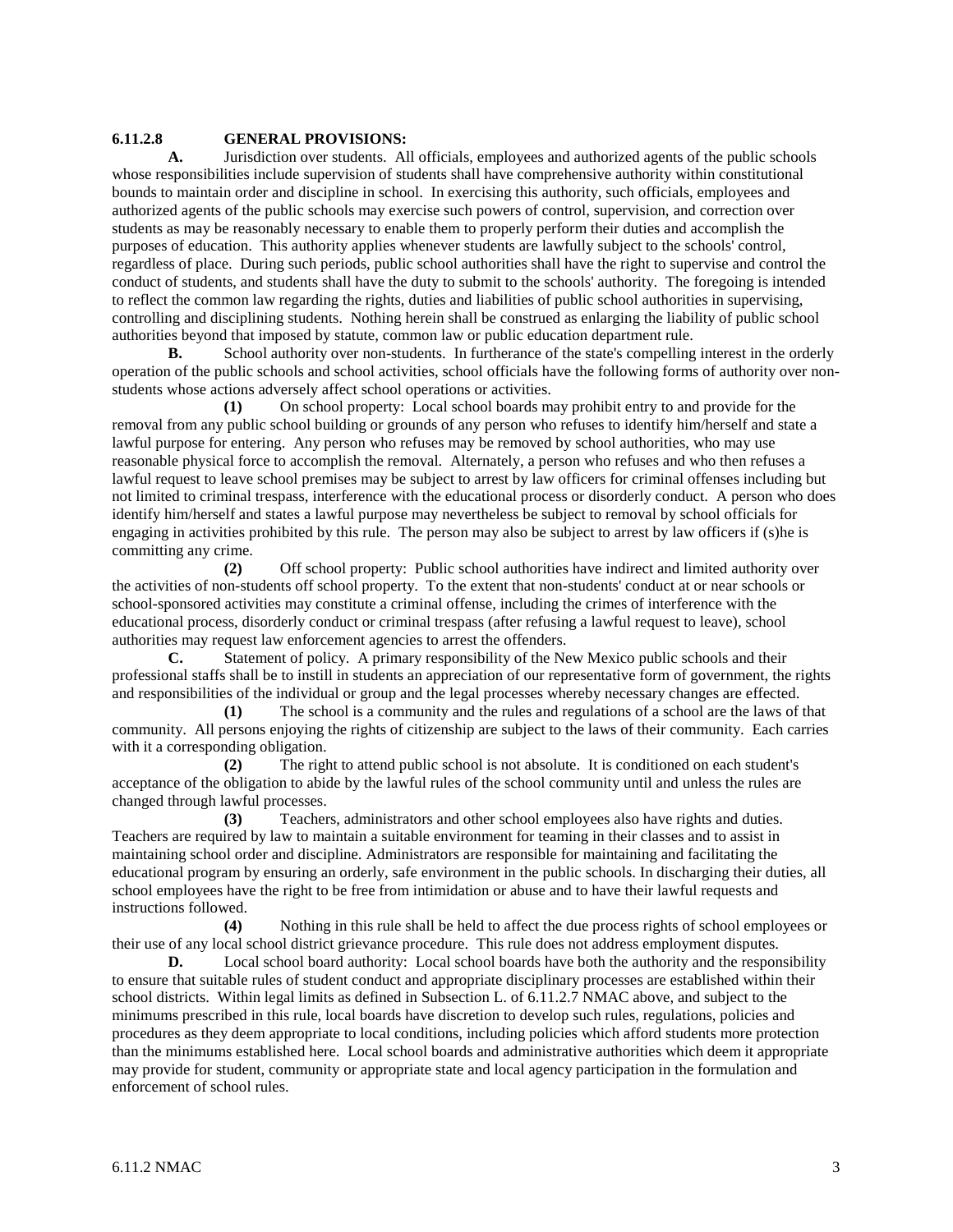**E.** Severability: Any part of this rule found by adjudication before a competent tribunal to be contrary to law shall be stricken without effect to the remainder.

[08/15/1997; 6.11.2.8 NMAC - Rn, 6 NMAC 1.4.8, 11/30/2000; A, 11/13/2009]

**6.11.2.9 RULES OF CONDUCT FOR NEW MEXICO PUBLIC SCHOOLS:** The acts specified in Subsection A. of 6.11.2.9 NMAC below are prohibited in all the public schools of New Mexico. Within legal limits as defined in Subsection L. of 6.11.2.7 NMAC above, local school boards have discretion to develop rules of conduct governing all others area of student and school activity.

A. Prohibited activities: The commission of or participation in the activities designated below is prohibited in all New Mexico public schools and is prohibited for students whenever they are subject to school control. Acts prohibited by this rule:

- **(1)** criminal or delinquent acts;
- **(2)** gang related activity;
- **(3)** sexual harassment;
- **(4)** disruptive conduct;
- **(5)** refusal to identify self; and
- **(6)** refusal to cooperate with school personnel.

**B.** Regulated activities: Beyond those activities designated above as prohibited, all other areas of student conduct may be regulated within legal limits by local school boards as they deem appropriate to local conditions. Conduct by non students which affects school operations may be regulated within legal limits pursuant to any of the forms of authority described in Subsection B. of 6.11.2.8 NMAC above. Activities subject to local board regulation within legal limits include, but are not limited to:

- **(1)** school attendance;
- **(2)** use of and access to the public schools, including:
	- **(a)** restrictions on vehicular traffic on school property,

**(b)** prohibition of or conditions on the presence of non-school persons on school

grounds or in school buildings while school is in session; and **(c)** reasonable standards of conduct for all persons attending school- sponsored

activities or other activities on school property;

- **(3)** students' dress and personal appearance;
- **(4)** use of controlled substances, alcohol and tobacco in the public schools;
- **(5)** speech and assembly within the public schools;
- **(6)** publications distributed in the public schools;

**(7)** the existence, scope and conditions of availability of student privileges, including extracurricular activities and rules governing participation;

by statute, Section 22-5-4.7 NMSA 1978, each school district is required to adopt a policy providing for the expulsion from school, for a period of not less than one year, of any student who is determined to have knowingly brought a weapon to a school under the jurisdiction of the local board; the local school board or the superintendent of the school district may modify the expulsion requirement on a case-by-case basis; the special rule provisions of Subsection D. of 6.11.2.11 NMAC apply to students with disabilities;

**(9)** the discipline of students for out-of-school conduct having a direct and immediate effect on school discipline or the general safety and welfare of the school.

[08/15/1997; 6.11.2.9 NMAC - Rn, 6 NMAC 1.4.9, 11/30/2000; A, 11/13/2009]

# **6.11.2.10 ENFORCING RULES OF CONDUCT:**<br>**A.** Enforcing attendance requirements. For

**A. Enforcing attendance requirements.** Formal enforcement action under the Compulsory School Attendance Law, supra, and the Family Services Act, Section 32A-3A-1 et seq. NMSA 1978 shall be initiated whenever a student's absences indicate that the law is being violated. An administrative authority who has reason to believe a student is violating local school board attendance policies may take whatever further disciplinary action is deemed appropriate under local policies.

**B. Search and seizure**: School property assigned to a student and a students person or property while under the authority of the public schools are subject to search, and items found are subject to seizure, in accordance with the requirements below.

**(1)** Notice of search policy. Students shall be given reasonable notice, through distribution of written policies or otherwise, of each school's policy on searches at the beginning of each school year or upon admission for students entering during the school year.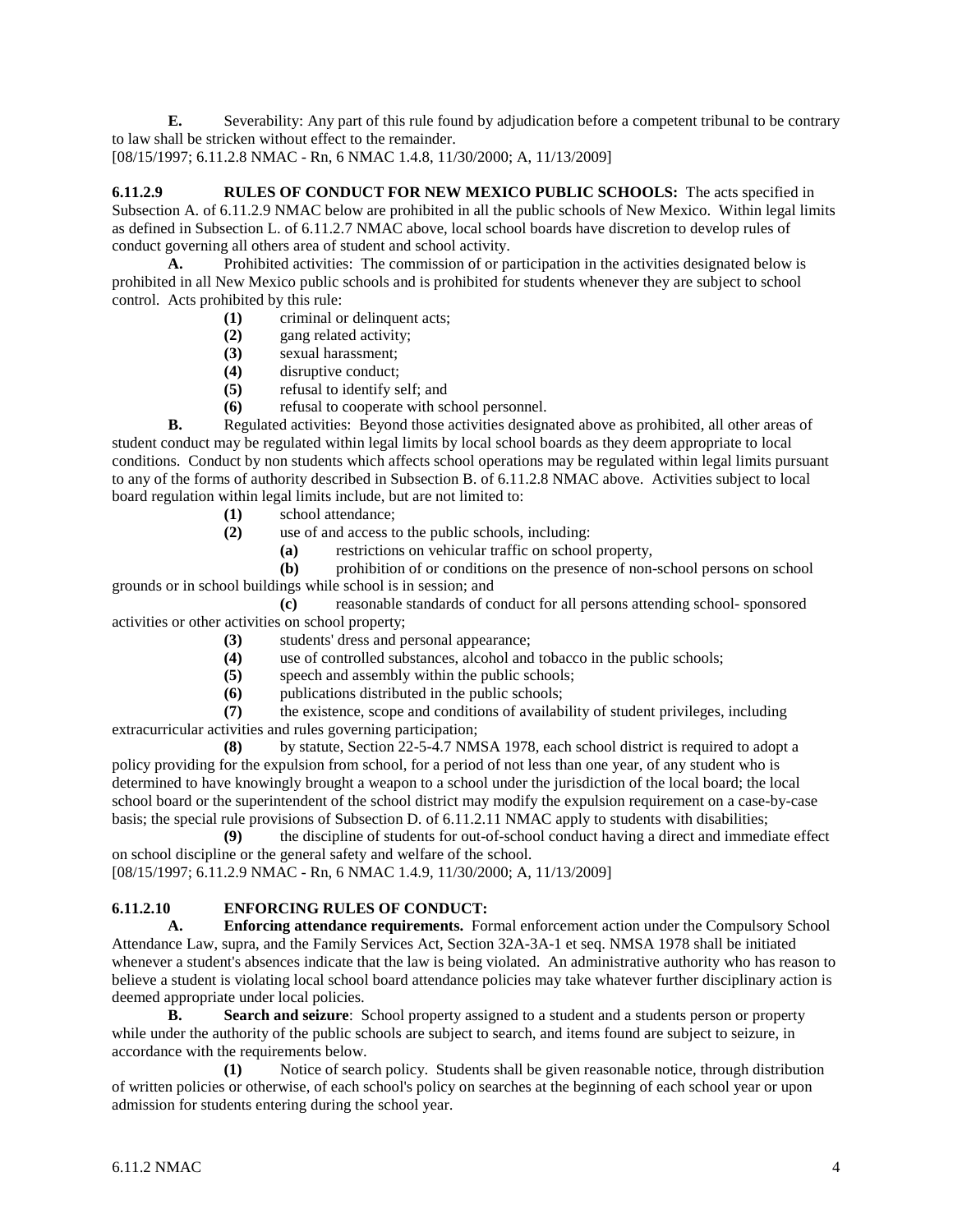**(2)** Who may search. Certified school personnel, school security personnel and school bus drivers are "authorized persons" to conduct searches when a search is permissible as set forth below. An authorized person who is conducting a search may request the assistance of some other person(s), who upon consent become(s) an authorized person for the purpose of that search only.

**(3)** When search permissible. Unless local school board policy provides otherwise, an authorized person may conduct a search when the authorized person has a reasonable suspicion that a crime or other breach of disciplinary rules is occurring or has occurred. An administrative authority may direct or conduct a search under the same conditions and also when the administrative authority has reasonable cause to believe that a search is necessary to help maintain school discipline.

**(4)** Conduct of searches; witnesses. The following requirements govern the conduct of permissible searches by authorized persons.

**(a)** School property, including lockers and school buses, may be searched with or without students present unless a local school board or administrative authority provides otherwise. When students are not present for locker searches, another authorized person shall serve as a witness whenever possible. Locks furnished by students should not be destroyed unless a student refuses to open one or circumstances otherwise render such action necessary in the judgment of the administrative authority.

**(b)** Student vehicles when on campus or otherwise under school control and students' personal effects which are not within their immediate physical possession may be searched in accordance with the requirements for locker searches.

**(c)** Physical searches of a students person may be conducted only by an authorized person who is of the same sex as the student, and except when circumstances render it impossible may be conducted only in the presence of another authorized person of the same sex. The extent of the search must be reasonably related to the infraction, and the search must not be excessively intrusive in light of the student's age and sex, and the nature of the infraction.

**(5)** Seizure of items: Illegal items, legal items which threaten the safety or security of others and items which are used to disrupt or interfere with the educational process may be seized by authorized persons. Seized items shall be released to appropriate authorities or a student's parent or returned to the student when and if the administrative authority deems appropriate.

**(6)** Notification of law enforcement authorities: Unless a local school board policy provides otherwise, an administrative authority shall have discretion to notify the local children's court attorney, district attorney or other law enforcement officers when a search discloses illegally possessed contraband material or evidence of some other crime or delinquent act.

**C.** Basis for disciplinary action: A student may appropriately be disciplined by administrative authorities in the following circumstances:

**(1)** for committing any act which endangers the health or safety of students, school personnel or others for whose safety the public school is responsible, or for conduct which reasonably appears to threaten such dangers if not restrained, regardless of whether an established rule of conduct has been violated;

**(2)** for violating valid rules of student conduct established by the local school board or by an administrative authority to whom the board has delegated rulemaking authority, when the student knew or should have known of the rule in question or that the conduct was prohibited; or

**(3)** for committing acts prohibited by this rule, when the student knew or should have known that the conduct was prohibited.

**D. Selection of disciplinary sanctions**: Within legal limits as defined in Subsection L of 6.11.2.7 NMAC above, local school boards have discretion to determine the appropriate sanction(s) to be imposed for violations of rules of student conduct, or to authorize appropriate administrative authorities to make such determinations.

**(1)** School discipline and criminal charges: Appropriate disciplinary actions may be taken against students regardless of whether criminal charges are also filed in connection with an incident.

**(2)** Nondiscriminatory enforcement: Local school boards and administrative authorities shall not enforce school rules or impose disciplinary punishments in a manner which discriminates against any student on the basis of race, religion, color, national origin, ancestry, sex, or disability, except to the extent otherwise permitted or required by law or regulation. This statement shall not be construed as requiring identical treatment of students for violation of the same rule; it shall be read as prohibiting differential treatment which is based on race, religion, color, national origin, ancestry, sex, or disability rather than on other differences in individual cases or students.

**E. Restraint and seclusion**: In accordance with Section 22-5-4.12 NMSA 1978, each school shall follow requirements for the use of restraint and seclusion techniques.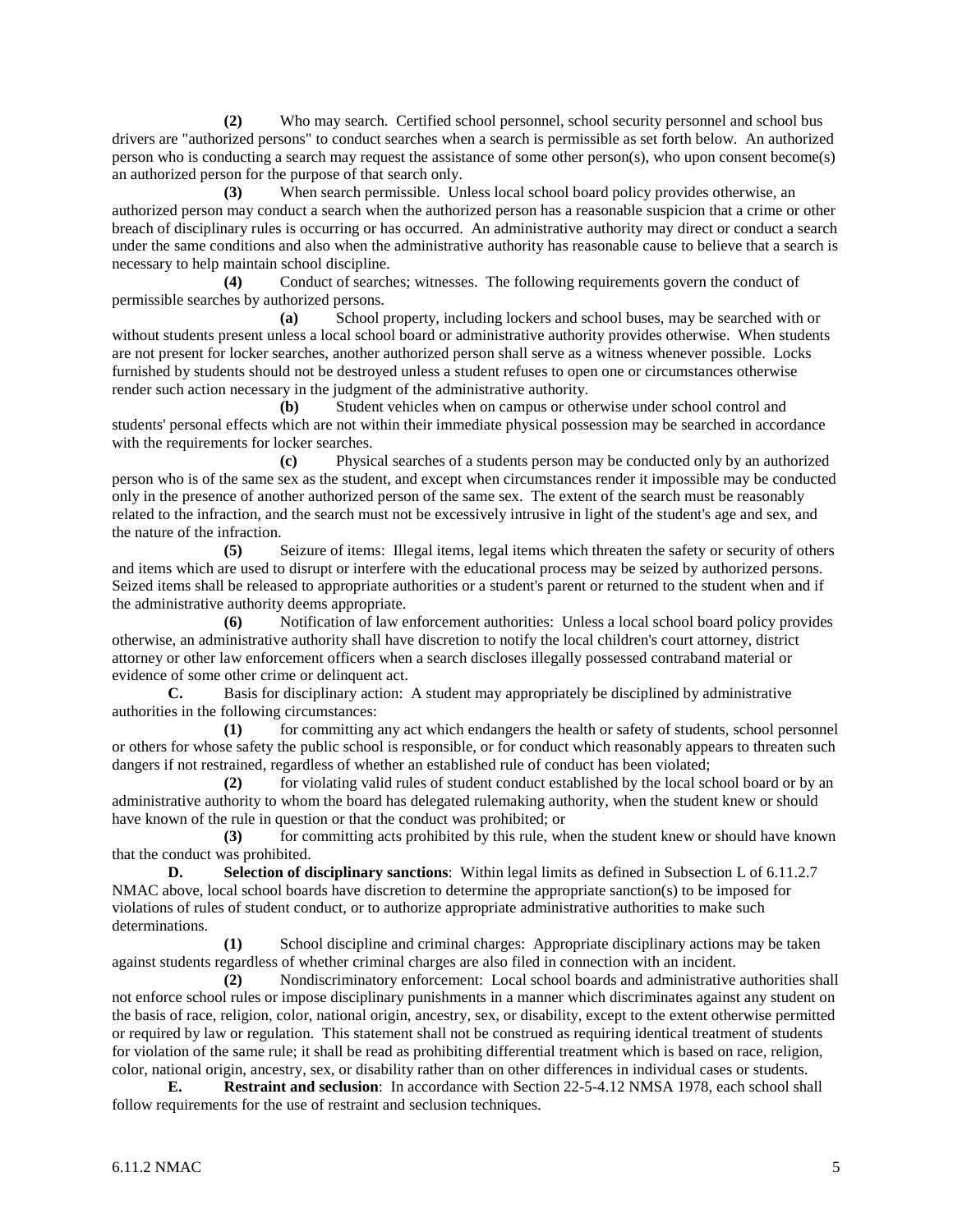**(1)** Schools shall establish and review annually policies and procedures, as approved by the local school board or governing body, for the use of restraint and seclusion techniques. Such policies and procedures shall require and describe appropriate training for school personnel and shall include requirements in relation to the use of restraint and seclusion techniques.

**(a)** A school may permit the use of restraint and seclusion techniques on any student pursuant to the requirements in Section 22-5-4.12 NMSA 1978.

**(b)** Less restrictive interventions, including positive behavioral intervention supports or other comparable behavior management techniques, shall be implemented prior to the use of restraint and seclusion techniques.

**(c)** If a restraint or seclusion technique is used on a student, trained and authorized school employees shall maintain continuous visual observation and monitoring of the student while the restraint or seclusion technique is in use, pursuant to the requirements in Section 22-5-4.12 NMSA 1978.

**(2)** Districts or charter schools shall develop and implement an annual training for designated school personnel regarding positive behavioral intervention supports or comparable behavior management techniques and the use of restraint and seclusion techniques. In the event that new designated school personnel are employed within the school after the provision of the annual training, the principal of the school, or a person authorized to act officially in a matter involving school discipline or the maintenance of order within the school, shall ensure that a training is provided to new designated school personnel within 60 days of employment.

**(3)** Schools shall update school safety plans.

**(a)** A school safety plan pursuant to requirements of Paragraph (7) of Subsection D of 6.12.6.8 NMAC shall include additional minimum requirements.

(i) The school safety plan shall not be specific to any individual student.<br> **(ii)** The school safety planning team shall include at least one of each of t

The school safety planning team shall include at least one of each of the following: administrator, educator, and special education expert and may include a counselor or social worker, nurse, and school resource officer or security staff.

**(b)** A school safety plan pursuant to requirements of Paragraph 7 of Subsection D of 6.12.6.8 NMAC shall be submitted to the department on a triennial basis, on a schedule as determined by the department. Notice of school safety plan submittal will be provided by the department to local education agencies 90 days prior to the due date.

**(4)** Schools shall establish reporting and documentation procedures pursuant to the requirements listed in Section 22-5-4.12 NMSA 1978. In addition, schools shall provide written or oral assurance of secure storage and access to written documentation in accordance with 20 U.S.C. § 1232g; 34 CFR Part 99, Family Educational Rights and Privacy Act, as well as any other applicable federal or state laws or rules governing the privacy of such documents.

**(5)** Exemptions to the requirements prescribed in Subsection E of 6.11.2.10 NMAC shall be pursuant to Subsections G and H of Section 22-5-4.12 NMSA 1978.

**F.** Corporal punishment: Corporal punishment shall be prohibited by each local school board and each governing body of a charter school pursuant to Subsection B of Section 22-5-4.3 NMSA 1978. Restraint or seclusion techniques used in compliance with Subsection E of 6.11.2.10 NMAC shall not be deemed to be corporal punishment.

**G.** Detention, suspension and expulsion: Where detention, suspension or expulsion is determined to be the appropriate penalty, it may be imposed only in accordance with procedures that provide at least the minimum safeguards prescribed in 6.11.2.12 NMAC, below. Suspensions or expulsions of students with disabilities shall be subject to the further requirements of Subsection I of 6.11.2.10 NMAC and 6.11.2.11 NMAC below.

**H. Discipline of students experiencing homelessness**: Removing students experiencing homelessness from school shall be used only as a last resort, pursuant to the requirements in 42 U.S.C. 11431 et seq., the McKinney-Vento Homelessness Assistance Act.

**(1)** Public schools shall develop discipline policies and procedures that are reviewed at least annually and align with local school board or governing body policies. Policies and procedures shall:

**(a)** through professional development activities, create an awareness among educators and administrators of the types of behaviors that students experiencing homelessness may exhibit due to homelessness and provide strategies and supports to address the behaviors through the student assistance team process in accordance with Subsection D of 6.29.1.9 NMAC;

**(b)** take into account the issues related to a student's homelessness by talking with the student and applicable staff and families prior to taking disciplinary action;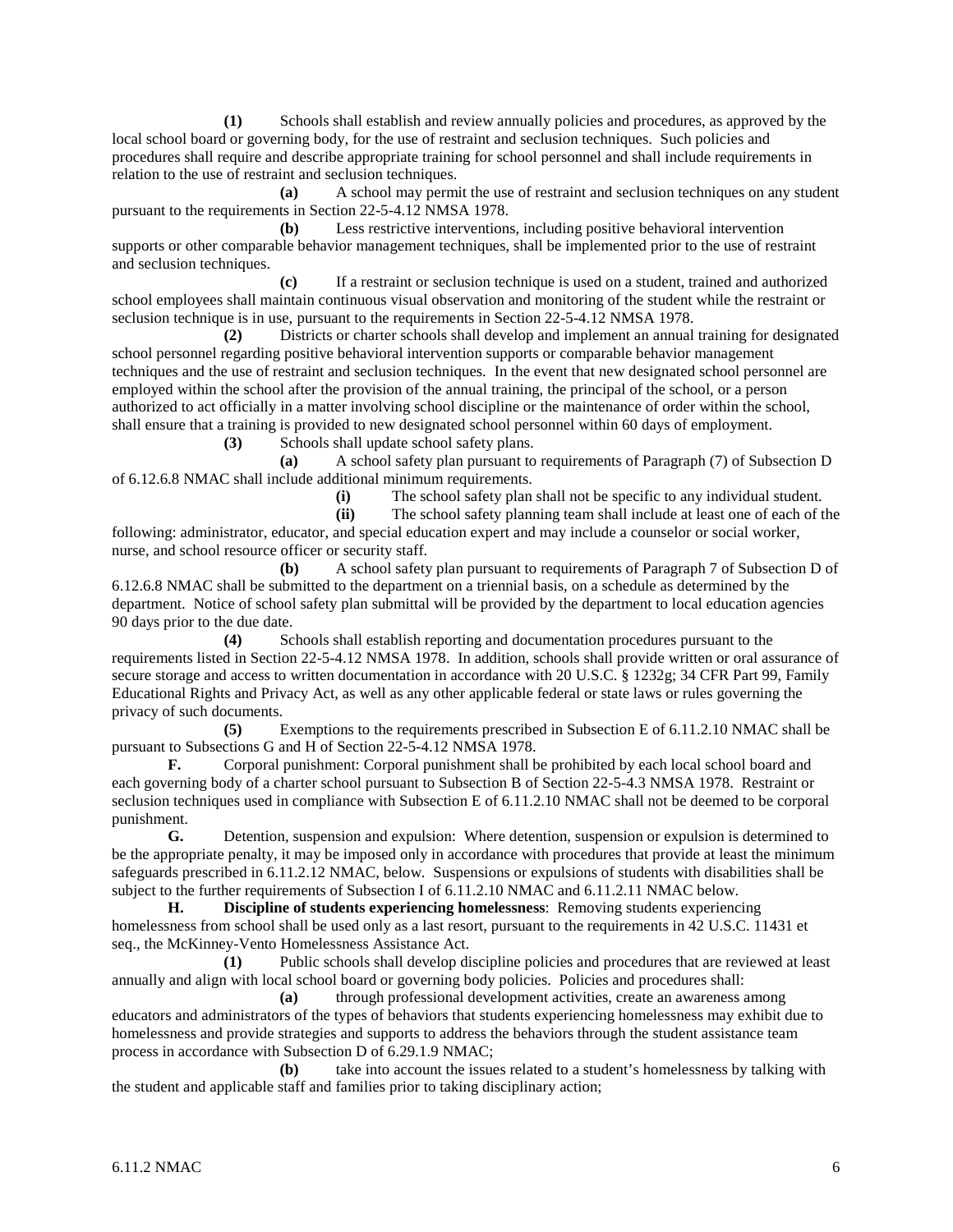**(c)** consult with school behavior response teams or other applicable personnel to assign appropriate discipline related to the behavior;

**(d)** implement discipline alternatives to out of school suspensions or expulsions or classroom removals, if possible; and

**(e)** connect students with mental health services as needed.

**(2)** Public schools shall review school discipline records and data of students experiencing homelessness in order to identify any patterns in disciplinary actions that indicate an unfair bias against the students. The collection and review of such records shall be in compliance with the Family Educational Rights and Privacy Act, as well as any other applicable federal or state laws or rules governing the privacy of such documents.

**I. Discipline of students with disabilities**: Students with disabilities are not immune from school disciplinary processes, nor are they entitled to remain in a particular educational program when their behavior substantially impairs the education of other children in the program. However, the public schools are required by state law and regulations to meet the individual educational needs of students with disabilities to the extent that current educational expertise permits. Public school personnel may consider any unique circumstances on a caseby-case basis when determining whether a change of placement, consistent with the other requirements of 6.11.2.11 NMAC, is appropriate for a student with a disability who violates a code of conduct as provided in 34 CFR Sec. 300.530.

**(1)** Long-term suspensions or expulsions of students with disabilities shall be governed by the procedures set forth in 6.11.2.11 NMAC below.

**(2)** Temporary suspensions of students with disabilities may be imposed in accordance with the normal procedures prescribed in Subsection D of 6.11.2.12 NMAC below, provided that the student is returned to the same educational placement after the temporary suspension and unless a temporary suspension is prohibited under the provisions of Paragraph (3) of Subsection I of 6.11.2.10 NMAC below.

**(3)** Program prescriptions. A student with a disability's individualized education program (IEP), under the Individuals with Disabilities Education Improvement Act of 2004 (IDEA), need not affirmatively authorize disciplinary actions which are not otherwise in conflict with this rule. However, the IEP team may prescribe or prohibit specified disciplinary measures for an individual student with a disability by including appropriate provisions in the student's IEP. Administrative authorities shall adhere to any such provisions contained in a student with a disability's IEP, except that an IEP team may not prohibit the initiation of proceedings for longterm suspension or expulsion which are conducted in accordance with this rule.

**(4)** Immediate removal. Immediate removal of students with disabilities may be done in accordance with the procedures of Subsection C of 6.11.2.12 NMAC below.

**(5)** A student who has not been determined to be eligible for special education and related services under 6.31.2 NMAC and who has engaged in behavior that violated a code of student conduct may assert any of the protections provided for in this subsection if the conditions set forth in 34 CFR Sec. 300.534 have been met.

**(6)** Referral to and action by law enforcement and judicial authorities.

**(a)** Nothing in these rules of conduct prohibits an administrative authority from reporting a crime committed by a student with a disability to appropriate authorities or prevents state law enforcement and judicial authorities from exercising their responsibilities with regard to the application of federal and state law to crimes committed by a student with a disability.

**(b)** Transmittal of records.

**(i)** An administrative authority reporting a crime committed by a student with a disability must ensure that copies of the special education and disciplinary records of the student are transmitted, for consideration by the appropriate authorities, to whom the administrative authority reports the crime.

**(ii)** An administrative authority reporting a crime under this section may transmit copies of the student's special education and disciplinary records only to the extent that the transmission is permitted by the Family Educational Rights and Privacy Act.

[08/15/1997; 6.11.2.10 NMAC - Rn, 6 NMAC 1.4.10, 11/30/2000; A, 6/29/2007; A, 11/13/2009; A, 10/31/2011; A, 7/1/2018]

## **6.11.2.11 DISCIPLINARY REMOVALS OF STUDENTS WITH DISABILITIES:**

**A.** General. The following rules shall apply when a student with a disability under IDEA violates a rule of conduct as set forth in this rule which may result in:

**(1)** long-term suspension or expulsion; or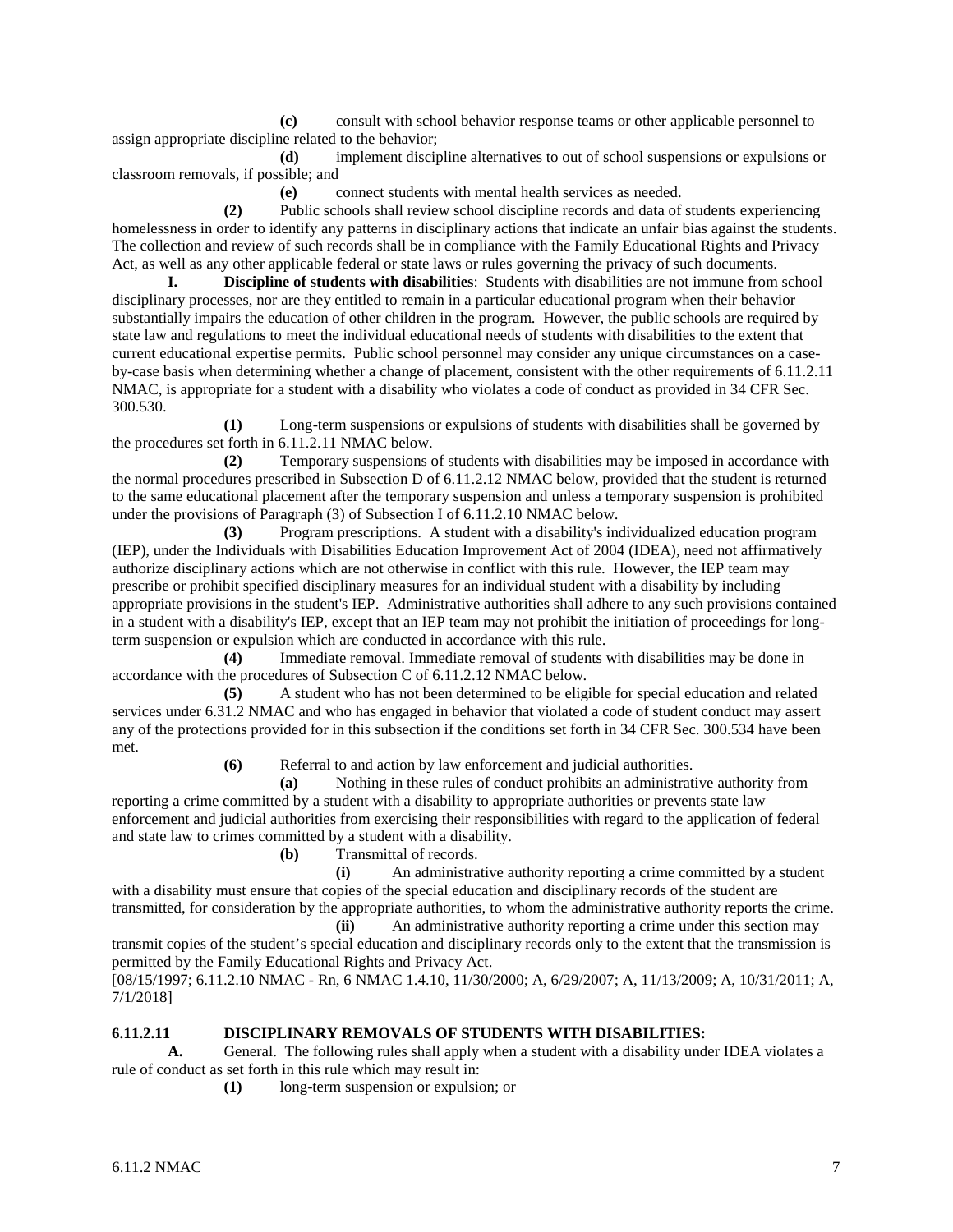**(2)** any other disciplinary change of the student's current educational placement as specified in the federal regulations implementing IDEA at 34 CFR Secs. 300.530 through 300.536 and these or other public education department rules and standards.

**B.** When behavior is not a manifestation of disability. For disciplinary changes in placement that would exceed 10 consecutive school days, if the behavior that gave rise to the violation of the school code is determined not to be a manifestation of the child's disability pursuant to Subsection C of this section, school personnel may apply the relevant disciplinary procedures to children with disabilities in the same manner and for the same duration as the procedures would be applied to children without disabilities, except as provided in Subsection I of this section.

**C.** Manifestation determination.

**(1)** Within 10 school days of any decision to change the placement of a child with a disability because of a violation of a rule of student conduct, the administrative authority, the parent and relevant members of the child's IEP team (as determined by the parent and the administrative authority) must review all relevant information in the student's file, including the child's IEP, any teacher observations and any relevant information provided by the parents to determine:

**(a)** if the conduct in question was caused by, or had a direct and substantial relationship to the child's disability; or

**(b)** if the conduct in question was the direct result of the administrative authority's failure to implement the IEP.

**(2)** The conduct must be determined to be a manifestation of the child's disability if the administrative authority, the parent and relevant members of the child's IEP team determine that a condition in either Subparagraph (a) or (b) of Paragraph (1) of Subsection C of 6.11.2.11 NMAC was met.

**(3)** If the administrative authority, the parent and relevant members of the child's IEP team determine the condition described in Subparagraph (b) of Paragraph (1) of Subsection C of 6.11.2.11 NMAC was met, the administrative authority must take immediate steps to remedy those deficiencies.

**D.** Determination that behavior is manifestation of disability. If the administrative authority, the parent and relevant members of the IEP team make the determination that the conduct was a manifestation of the child's disability, the IEP team must comply within 34 CFR Sec. 300.530(f).

**E.** Special circumstances. School personnel may remove a student to an interim alternative educational setting for not more than 45 school days without regard to whether the behavior is determined to be a manifestation of the child's disability, if the child's behavior involves one of the special circumstances listed in 34 CFR Sec.  $300.530(g)$ . For purposes of this subsection, the definitions provided in 34 CFR Sec. 300.530(i) shall apply.

**F.** Determination of setting. The student's IEP team determines the interim alternative educational setting for services under Subsections B and E of this section.

**G.** Change of placement because of disciplinary removals. For purposes of removals of a student with a disability from the child's current educational placement under 6.11.2.11 and 6.11.2.12 NMAC, a change of placement occurs if the conditions provided in 34 CFR Sec. 300.536 are met.

**H.** Parental notification. On the date on which the decision is made to make a removal that constitutes a change of placement of a student with a disability because of a violation of a code of student conduct, the administrative authority must notify the parents of that decision, and provide the parents the procedural safeguards notice described in 34 CFR Sec. 300.504.

**I.** Services. A student with a disability who is removed from the student's current placement pursuant to this section must continue to receive special education and related services as provided in 34 CFR Sec. 300.530(d).

**J.** Appeal.

**(1)** The parent of a student with a disability who disagrees with any decision regarding the placement or the manifestation determination under this section, or an administrative authority that believes that maintaining the current placement of the student is substantially likely to result in injury to the student or others, may appeal the decision by requesting a hearing. The hearing is requested by filing a complaint pursuant to Subsection I of 6.31.2.13 NMAC.

**(2)** A hearing officer who hears a matter under Paragraph (1) of Subsection J of 6.11.2.11 NMAC, has the authority provided in 34 CFR Sec. 300.532(b).

**(3)** When an appeal under this subsection has been made by either the parent or the administrative authority, the student must remain in the interim alternative educational setting pending the decision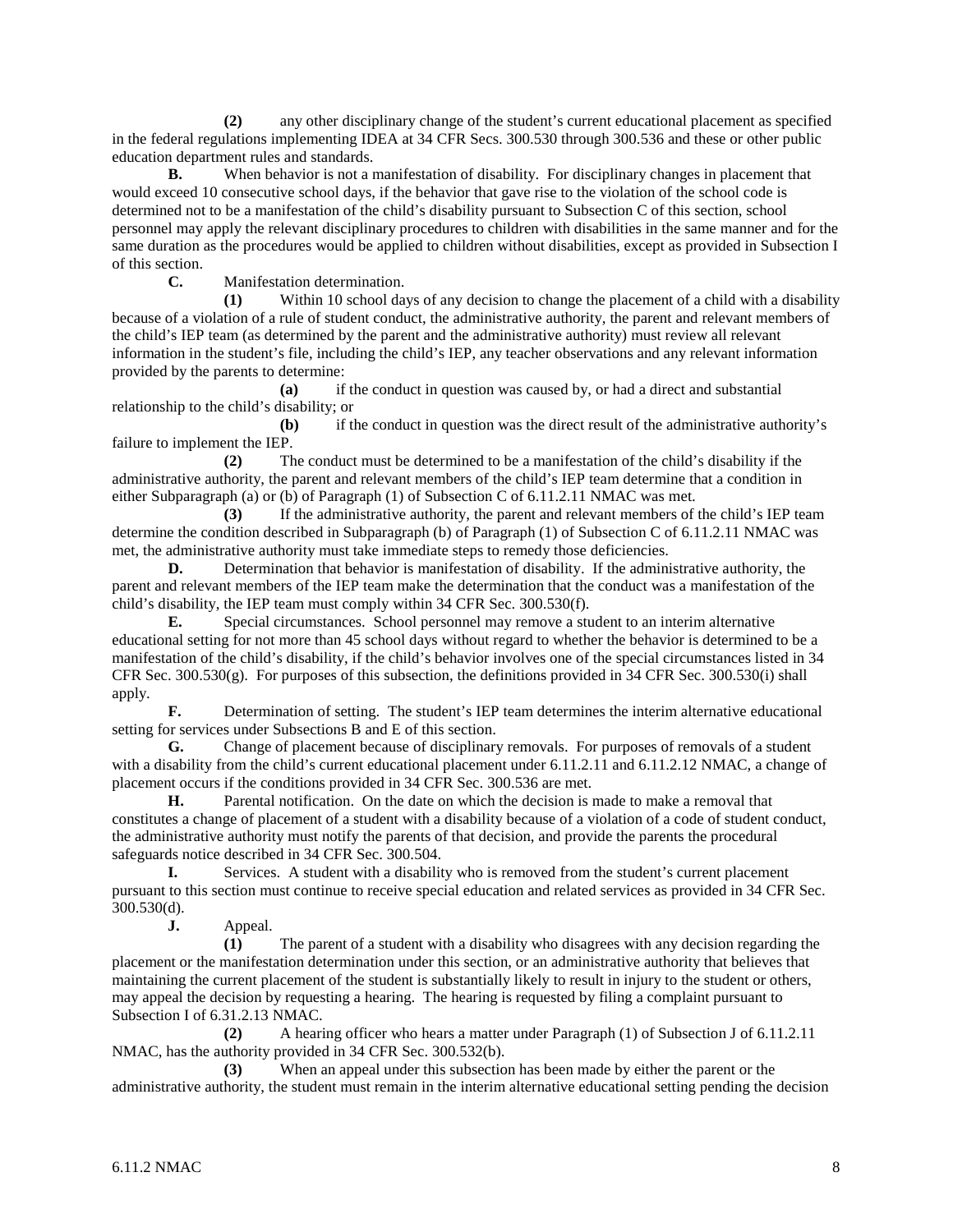of the hearing officer or until the expiration of the time period specified in Subsections B or E of this section, which ever occurs first, unless the parent and the administrative authority agree otherwise. [08/15/1997; 6.11.2.11 NMAC - Rn, 6 NMAC 1.4.11 & A, 11/30/2000; A, 9/15/2005; A, 6/29/2007; A, 11/13/2009]

**6.11.2.12 PROCEDURE FOR DETENTIONS, SUSPENSIONS AND EXPULSIONS:** The authority of the state and of local school boards to prescribe and enforce standards of conduct for public school students must be exercised consistently with constitutional safeguards of individual student rights. The right to a public education is not absolute; it may be taken away, temporarily or permanently, for violations of school rules. But it is a property right which may only be denied where school authorities have adhered to the minimum procedural safeguards required to afford the student due process of law. This section prescribes minimum requirements for detention, inschool suspension and temporary, long-term or permanent removal of students from the public schools. Local school boards may adopt procedures which afford students more protection than this rule requires. The procedures in this section apply only to disciplinary detentions, suspensions and expulsions. They do not apply to disenrollment of students who fail to meet immunization, age, residence or other requirements for valid enrollment, nor to the removal from school membership reports of students who have been absent from school for 10 consecutive school days in accordance with Subsection B of Section 22-8-2 NMSA 1978. Nothing in this section should be construed as prohibiting school boards or administrative authorities from involving other school staff, students and members of the community in the enforcement of rules of student conduct to the extent they believe is appropriate.

**A.** Post-suspension placement of students. Any student suspended from school shall be delivered directly by a school official to the student's parent(s), legal guardian or an adult designated by the parent(s) or the legal guardian, or kept on school grounds until the usual end of the school day.

**B.** Students with disabilities. This section does not apply to long-term suspension or expulsion of students who are disabled pursuant to the IDEA or Section 504. The procedures for long-term suspension or expulsion of disabled students are set forth in Section 6.11.2.11 NMAC above. School personnel under this section may remove a student with a disability who violates a rule of student conduct from his or her current placement to an appropriate interim alternative educational setting, another setting, or suspension, for not more than 10 consecutive school days (to the extent those alternatives are applied to students without disabilities), and for additional removals of not more than 10 consecutive school days in that same school year for separate incidents of misconduct (as long as those removals do not constitute a change of placement under Subsection G of 6.11.2.11 NMAC above).

**C.** Immediate removal: Students whose presence poses a continuing danger to persons or property or an ongoing threat of interfering with the educational process may be immediately removed from school, subject to the following rules.

**(1)** A rudimentary hearing, as required for temporary suspensions, shall follow as soon as possible.

**(2)** Students shall be reinstated after no more than one school day unless within that time a temporary suspension is also imposed after the required rudimentary hearing. In such circumstances, a single hearing will support both the immediate removal and a temporary suspension imposed in connection with the same incident(s).

**(3)** The school shall exert reasonable efforts to inform the student's parent of the charges against the student and the action taken as soon as practicable. If the school has not communicated with the parent by telephone or in person by the end of the school day following the immediate removal, the school shall on that day mail a written notice with the required information to the parent's address of record.<br> **D.** Temporary suspension.

Temporary suspension.

days.

**(1)** A local school board may limit temporary suspensions to periods shorter than 10 school

**(2)** A student facing temporary suspension shall first be informed of the charges against him or her and, if (s)he denies them, shall be told what evidence supports the charge(s) and be given an opportunity to present his or her version of the facts. The following rules apply.

**(a)** The hearing may be an informal discussion and may follow immediately after the notice of the charges is given.

**(b)** Unless the administrative authority decides a delay is essential to permit a fuller exploration of the facts, this discussion may take place and a temporary suspension may be imposed within minutes after the alleged misconduct has occurred.

**(c)** A student who denies a charge of misconduct shall be told what act(s) (s)he is accused of committing, shall be given an explanation of the evidence supporting the accusation(s) and shall then be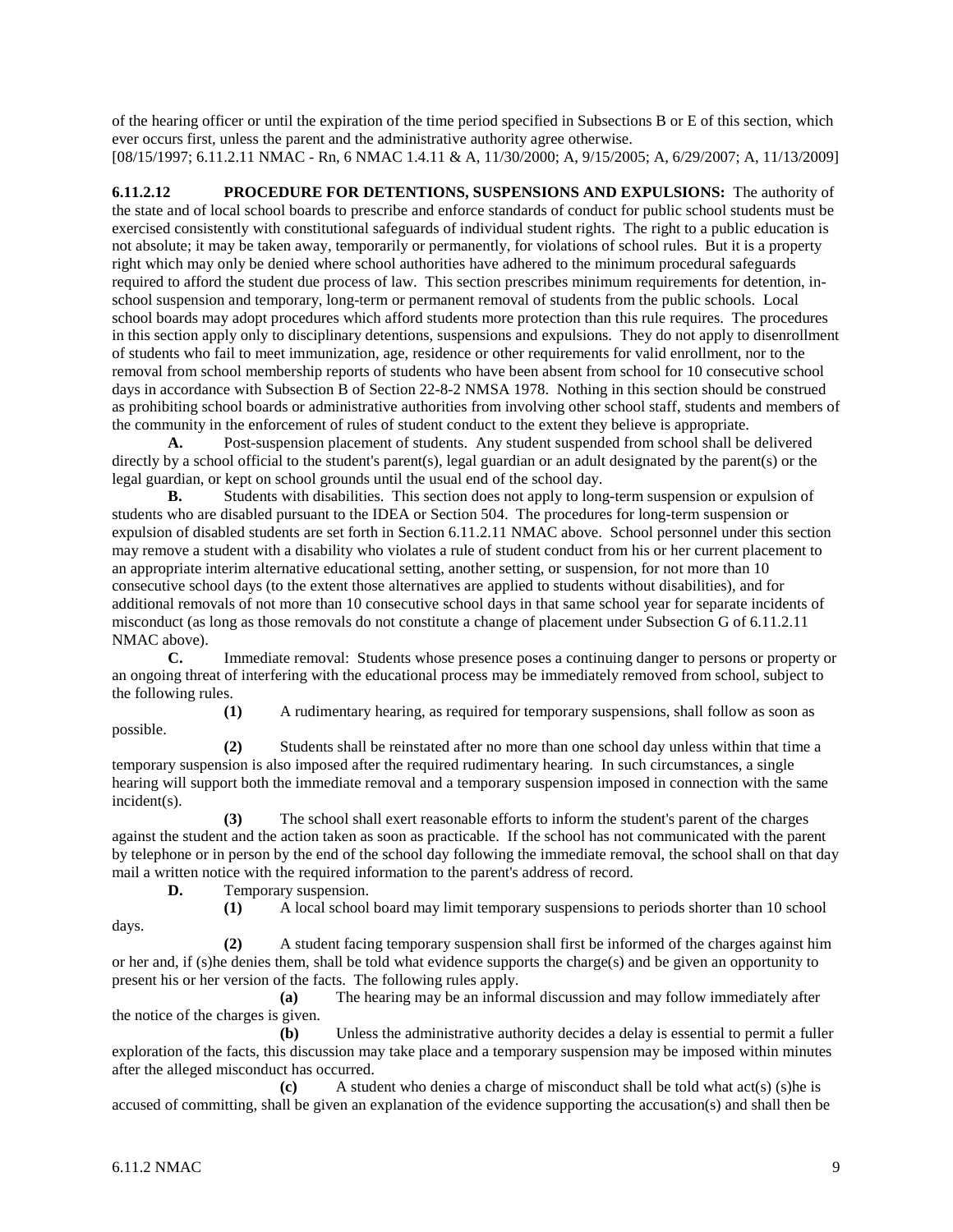given the opportunity to explain his or her version of the facts. The administrative authority is not required to divulge the identity of informants, although (s)he should not withhold such information without good cause. (S)he is required to disclose the substance of all evidence on which (s)he proposes to base a decision in the matter.

**(d)** The administrative authority is not required to allow the student to secure counsel, to confront or cross-examine witnesses supporting the charge(s), or to call witnesses to verify the student's version of the incident, but none of these is prohibited.

**(e)** The school shall exert reasonable efforts to inform the student's parent of the charges against the student and their possible or actual consequence as soon as practicable. If the school has not communicated with the parent by telephone or in person by the end of the first full day of suspension, the school shall on that day mail a written notice with the required information to the parent's address of record.

**E.** In-school suspension.

**(1)** In-school suspension may be imposed with or without further restriction of student privileges. Any student who is placed in an in-school suspension which exceeds 10 school days must be provided with an instructional program that meets both state and local educational requirements. Student privileges, however, may be restricted for longer than 10 school days.

**(2)** In-school suspensions of any length shall be accomplished according to the procedures for a temporary suspension as set forth above. A local school board may limit the length of in-school suspensions which may be accomplished under temporary suspension procedures. No in-school suspension student shall be denied an opportunity to eat lunch or reasonable opportunities to go to the restroom.<br> **F.** Detention

**F.** Detention.

**(1)** Detention may be imposed in connection with in-school suspension, but is distinct from in-school suspension in that it does not entail removing the student from any of his or her regular classes.

**(2)** The authority of the schools to supervise and control the conduct of students includes the authority to impose reasonable periods of detention during the day or outside normal school hours as a disciplinary measure. No detained student shall be denied an opportunity to eat lunch or reasonable opportunities to go to the restroom. Reasonable periods of detention may be imposed in accordance with the procedures for temporary suspension.

**G.** Long-term suspension and expulsion.

**(1)** Each local school board shall authorize appropriate administrative authorities to initiate procedures leading to long-term suspension or expulsion. Where prompt action to suspend a student long-term is deemed appropriate, a temporary suspension may be imposed while the procedures for long-term suspension or expulsion are activated. However, where a decision following the required formal hearing is delayed beyond the end of the temporary suspension, the student must be returned to school pending the final outcome unless the provisions of Subparagraphs (j) and (k) of Paragraph (4) of Subsection G of 6.11.2.12 NMAC below apply.

**(2)** A student who has been validly expelled or suspended is not entitled to receive any educational services from the local district during the period of the exclusion from school. A local school board may provide alternative arrangements, including correspondence courses at the student's or parent's expense pursuant to public education department requirements, if the board deems such arrangements appropriate.

**(3)** Each local school board shall establish, or shall authorize appropriate administrative authorities to establish, appropriate processes for handling long-term suspensions and expulsions. Unless the terms expressly indicate otherwise, nothing in the procedures below shall be construed as directing that any required decision be made by any particular person or body or at any particular level of administrative organization.

**(4)** The following rules shall govern the imposition of long-term suspensions or expulsions:

**(a)** Hearing authority; disciplinarian. The same person or group may, but need not, perform the functions of both hearing authority and disciplinarian. Where the functions are divided, the hearing authority's determination of the facts is conclusive on the disciplinarian, but the disciplinarian may reject any punishment recommended by the hearing authority.

**(b)** Review authority. Unless the local school board provides otherwise, a review authority shall have discretion to modify or overrule the disciplinarian's decision, but may not impose a harsher punishment. A review authority shall be bound by a hearing authority's factual determinations except as provided in Subparagraph (o) of Paragraph (4) of Subsection G of 6.11.2.12 NMAC below.

**(c)** Disqualification. No person shall act as hearing authority, disciplinarian or review authority in a case where (s)he was directly involved in or witnessed the incident(s) in question, or if (s)he has prejudged disputed facts or is biased for or against any person who will actively participate in the proceedings. **(d)** Local board participation. A local board may act as hearing authority,

disciplinarian or review authority for any cases involving proposed long-term suspensions or expulsions. Whenever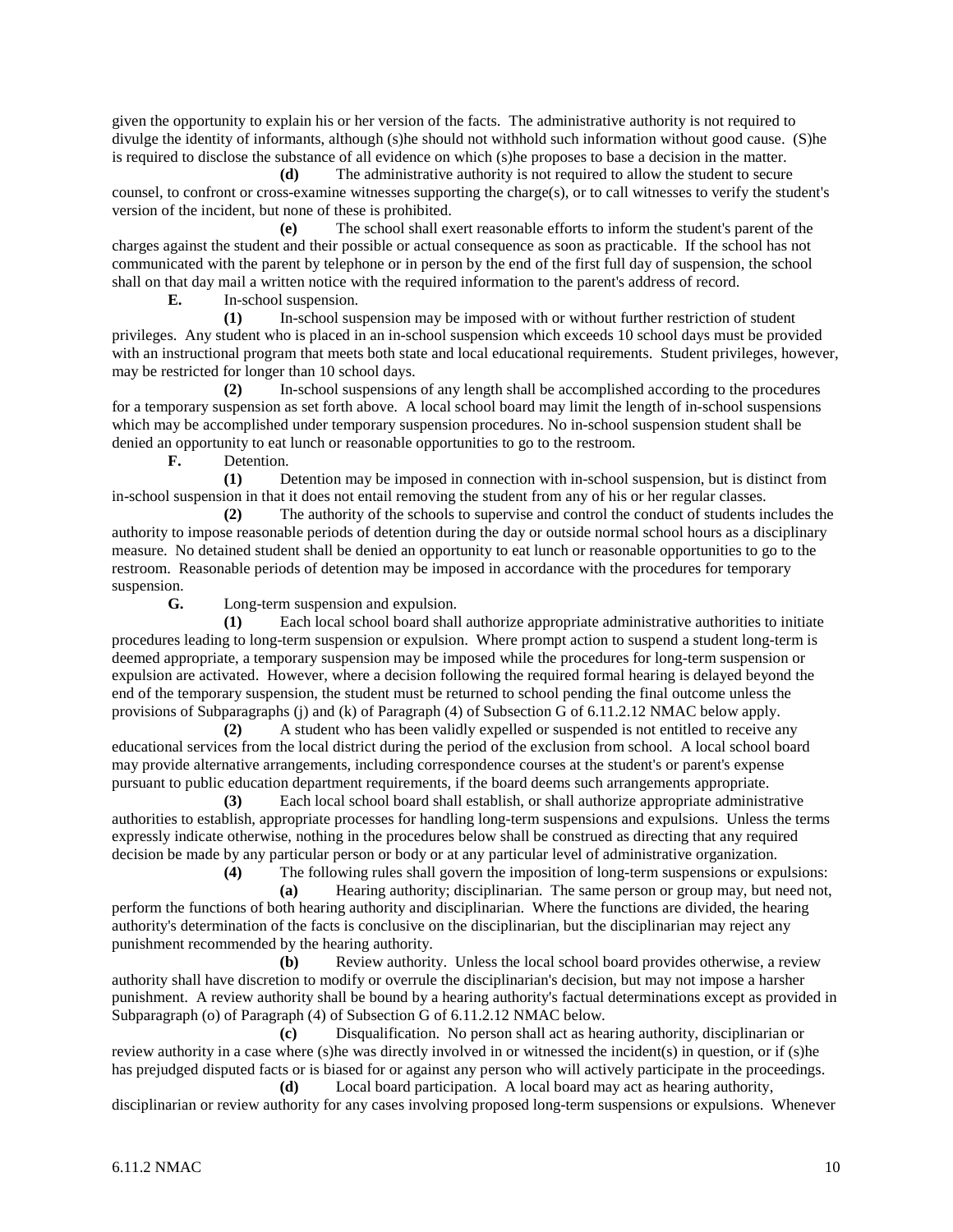a quorum of the local board acts in any such capacity, however, the Open Meetings Act, Section 10-15-1 et seq., NMSA 1978 requires a public meeting.

**(e)** Initiation of procedures. An authorized administrative authority shall initiate procedures for long-term suspension or expulsion of a student by designating a hearing authority and disciplinarian in accordance with local board policies, scheduling a formal hearing in consultation with the hearing authority and preparing and serving a written notice meeting the requirements of Subparagraph (h) of Paragraph (4) of Subsection G of 6.11.2.12 NMAC below.

Service of notice. The written notice shall be addressed to the student, through his or her parent(s), and shall be served upon the parent(s) personally or by mail.

**(g)** Timing of hearing. The hearing shall be scheduled no sooner than five nor later than 10 school days from the date of receipt of the notice by the parent(s). The hearing authority may grant or deny a request to delay the hearing in accordance with the provisions of Subparagraph (i) of Paragraph (4) of Subparagraph (i) of Subsection G of 6.11.2.12 NMAC below.

**(h)** Contents of notice. The written notice must contain all of the following information, parts of which may be covered by appropriate reference to copies of any policies or regulations furnished with the notice:

**(i)** the school rule(s) alleged to have been violated, a concise statement of the alleged act(s) of the student on which the charge(s) are based and a statement of the possible penalty;

**(ii)** the date, time and place of the hearing, and a statement that both the student and parent are entitled and urged to be present;

**(iii)** a clear statement that the hearing will take place as scheduled unless the hearing authority grants a delay or the student and parent agree to waive the hearing and comply voluntarily with the proposed disciplinary action or with a negotiated penalty, and a clear and conspicuous warning that a failure to appear will not delay the hearing and may lead to the imposition of the proposed penalty by default;

**(iv)** a statement that the student has the right to be represented at the hearing by legal counsel, a parent or some other representative designated in a written notice filed at least seventytwo (72) hours before the hearing with the contact person named pursuant to Item (vi) of Subparagraph (h) of Paragraph (4) of Subsection G of 6.11.2.12 NMAC below;

**(v)** a description of the procedures governing the hearing;

**(vi)** the name, business address and telephone number of a contact person through whom the student, parent or designated representative may request a delay or seek further information, including access to any documentary evidence or exhibits which the school proposes to introduce at the hearing; and

**(vii)** any other information, materials or instructions deemed appropriate by the administrative authority who prepares the notice.

**(i)** Delay of hearing. The hearing authority shall have discretion to grant or deny a request by the student or the appropriate administrative authority to postpone the hearing. Such discretion may be limited or guided by local school board policies not otherwise inconsistent with this rule.

**(j)** Students status pending hearing. Where a student has been suspended temporarily and a formal hearing on long-term suspension or expulsion will not occur until after the temporary suspension has expired, the student shall be returned to school at the end of the temporary suspension unless: **(i)** the provisions of Subparagraph (k) of Paragraph (4) of Subsection G of

6.11.2.12 NMAC below apply, or

**(ii)** the student and parent(s) have knowingly and voluntarily waived the students right to return to school pending the outcome of the formal proceedings, or

**(iii)** the appropriate administrative authority has conducted an interim hearing pursuant to a written local school board policy made available to the student which affords further due process protection sufficient to support the student's continued exclusion pending the outcome of the formal procedures.

**(k)** Waiver of hearing; voluntary compliance or negotiated penalty. A student and his or her parent(s) may elect to waive the formal hearing and review procedures and comply voluntarily with the proposed penalty, or may waive the hearing and review and negotiate a mutually acceptable penalty with the designated disciplinarian. Such a waiver and compliance agreement shall be made voluntarily, with knowledge of the rights being relinquished, and shall be evidenced by a written document signed by the student, the parent(s), and the appropriate school official.

**(l)** Procedure for hearing and decision. The formal hearing is not a trial. It is an administrative hearing designed to ensure a calm, orderly determination by an impartial hearing authority of the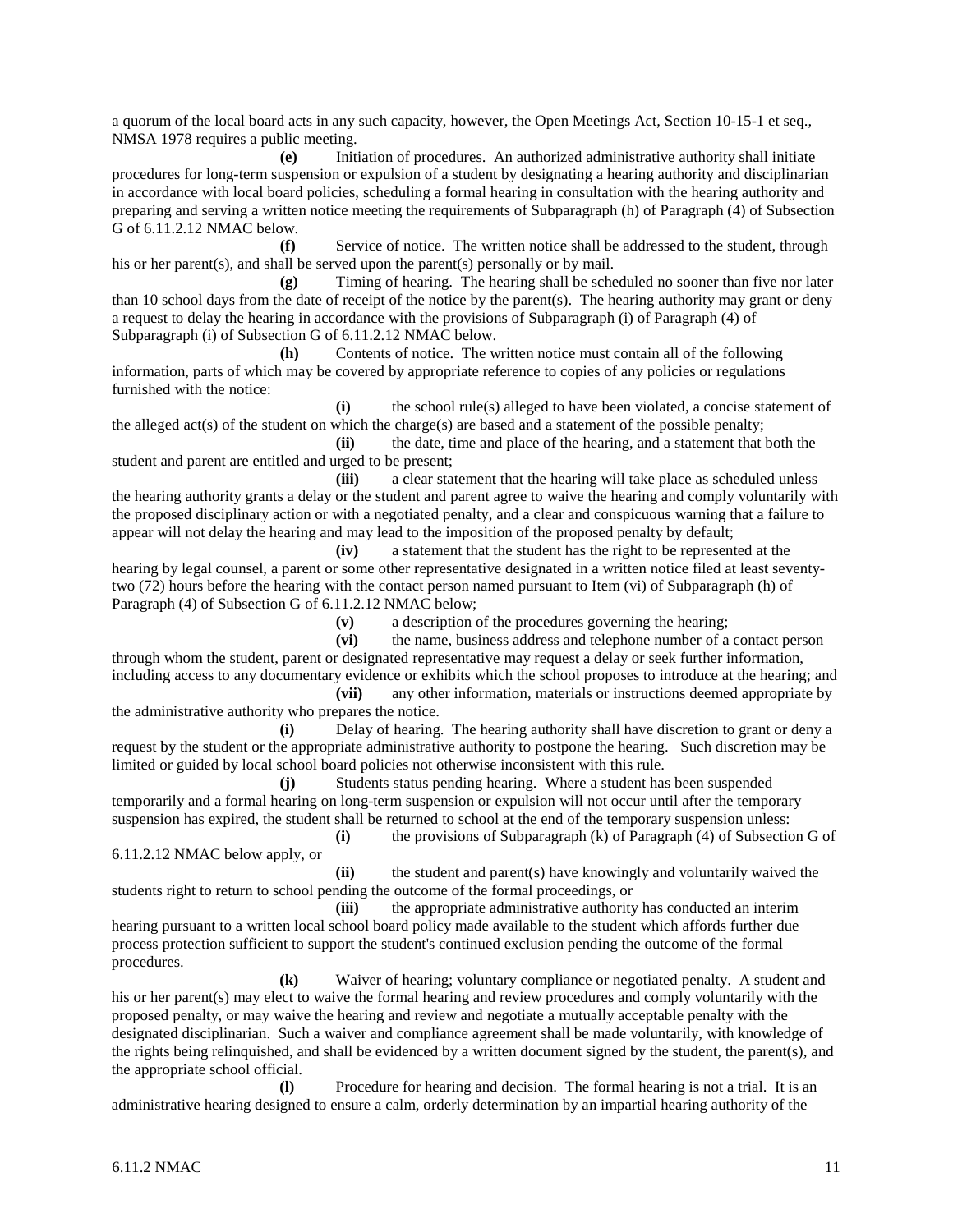facts of a case of alleged serious misconduct. Technical rules of evidence and procedure do not apply. The following-rules govern the conduct of the hearing and the ultimate decision.

**(i)** The school shall have the burden of proof of misconduct.

**(ii)** The student and his or her parent shall have the following rights: The right to be represented by legal counsel or other designated representative, however, the school is not required to provide representation; the right to present evidence, subject to reasonable requirements of substantiation at the discretion of the hearing authority and subject to exclusion of evidence deemed irrelevant or redundant; the right to confront and cross-examine adverse witnesses, subject to reasonable limitation by the hearing authority; the right to have a decision based solely on the evidence presented at the hearing and the applicable legal rules, including the governing rules of student conduct.

**(iii)** The hearing authority shall determine whether the alleged act(s) of misconduct have been proved by a preponderance of the evidence presented at a hearing at which the student or a designated representative have appeared.

**(iv)** If no one has appeared on the students behalf within a reasonable time after the announced time for the hearing, the hearing authority shall determine whether the student, through the parent, received notice of the hearing. If so, the hearing authority shall review the schools' evidence to determine whether it is sufficient to support the charges(s) of misconduct.

**(v)** A hearing authority who is also a disciplinarian shall impose an appropriate sanction if (s)he finds that the allegations of misconduct have been proved under the standards of either Item (iii) or (iv) of Subparagraph (l) of Paragraph (4) of Subsection G of 6.11.2.12 NMAC above. A hearing authority who is not a disciplinarian shall report its findings, together with any recommended sanction, to the disciplinarian promptly after the hearing.

**(vi)** Arrangements to make a tape recording or keep minutes of the proceedings shall be made by the administrative authority who scheduled the hearing and prepared the written notice. A verbatim written transcript is not required, but any minutes or other written record shall fairly reflect the substance of the evidence presented.

**(vii)** The hearing authority may announce a decision on the question of whether the allegation(s) of misconduct have been proved at the close of the hearing. A hearing authority who is also a disciplinarian may also impose a penalty at the close of the hearing.

**(viii)** In any event, the hearing authority shall prepare and mail or deliver to the student, through the parent, a written decision within five working days after the hearing. The decision shall include a concise summary of the evidence upon which the hearing authority based its factual determinations. A hearing authority who is also a disciplinarian shall include in the report a statement of the penalty, if any, to be imposed, and shall state reasons for the chosen penalty. A hearing authority who is not a disciplinarian shall forward a copy of his or her written decision to the disciplinarian forthwith. The disciplinarian shall prepare a written decision, including reasons for choosing any penalty imposed, and mail or deliver it to the student, through the parent, within five working days of receipt of the hearing authority's report.

**(ix)** A disciplinarian who is not a hearing authority may observe but not participate in the proceedings at a formal hearing. If the disciplinarian has done so and if the hearing authority announces a decision at the close of the hearing, the disciplinarian may also announce his or her decision at that time.

**(x)** The disciplinarian's decision shall take effect immediately upon initial notification to the parent, either at the close of the hearing or upon receipt of the written decision. If initial notification is by mail, the parent shall be presumed to have received the notice on the fifth calendar day after the date of mailing unless a receipt for certified mail, if used, indicates a different date of receipt.

**(m)** Effect of decision. If the hearing authority decides that no allegation(s) of misconduct have been proved, or if the disciplinarian declines to impose a penalty despite a finding that an act or acts of misconduct have been proved, the matter shall be closed. If the disciplinarian imposes any sanction on the student, the decision shall take effect immediately upon notification to the parent and shall continue in force during any subsequent review.

**(n)** Right of review. Unless the local school board was the disciplinarian, a student aggrieved by a disciplinarian's decision after a formal hearing shall have the right to have the decision reviewed if the penalty imposed was at least as severe as a long-term suspension or expulsion, an in-school suspension exceeding one school semester or a denial or restriction of student privileges for one semester or longer. A local school board may grant a right of review for less severe penalties. Local school boards shall establish appropriate mechanisms for review except where the local board was the disciplinarian, in which case its decision is final and